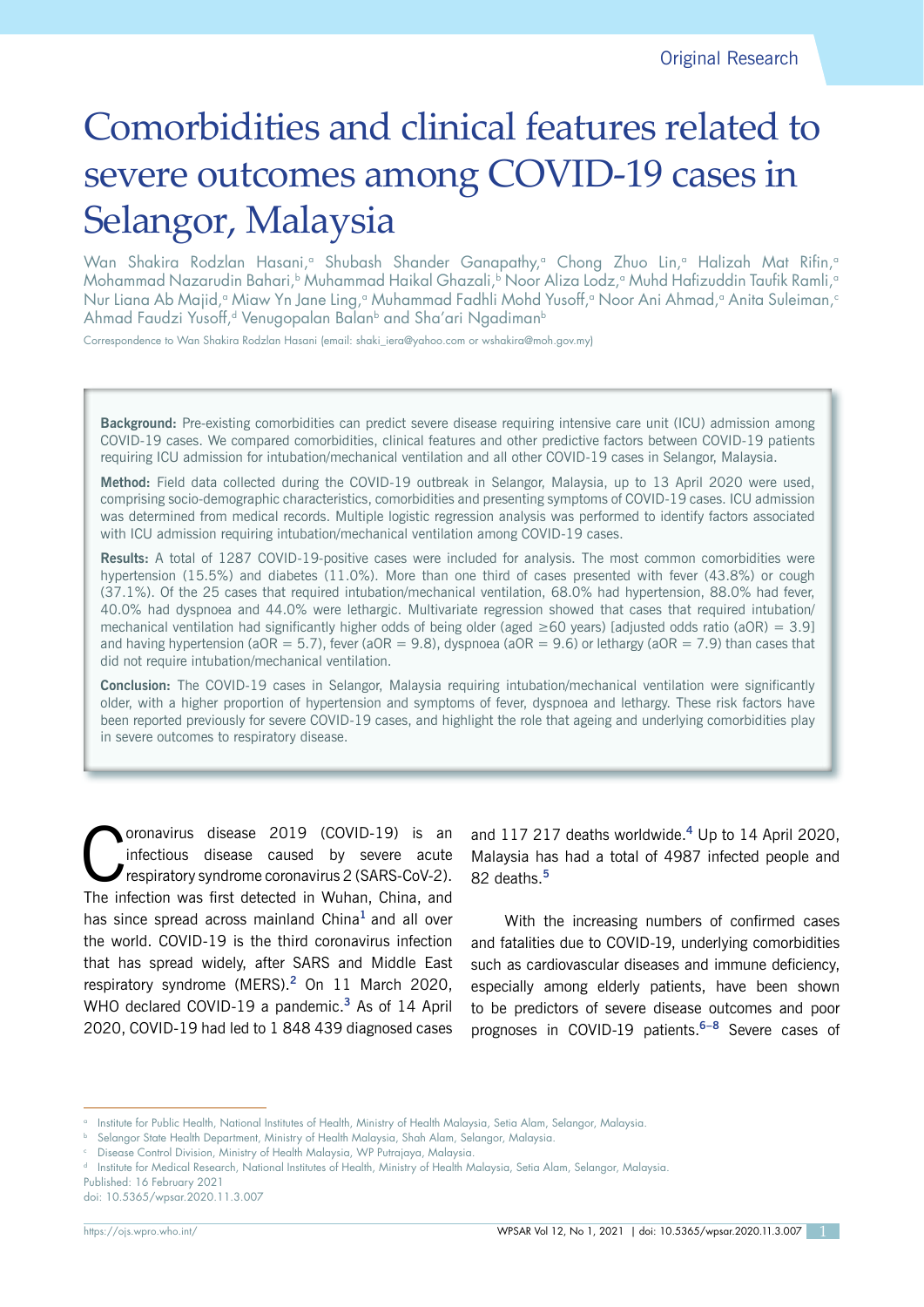COVID-19 often require admission to an intensive care unit (ICU). In China, about 15% of patients developed severe pneumonia, and about 6% required non-invasive or invasive ventilatory support.**<sup>9</sup>**

Early identification of the risk factors of severe COVID-19 disease requiring intensive care in hospital would be helpful for managing hospital admissions. Studies in China and Italy suggest that the risk factors for severe COVID-19 include underlying comorbidities.**10,11**  Therefore, we compared the comorbidities, clinical features and other predictive factors of COVID-19 patients requiring admission to ICU for intubation/mechanical ventilation with all other COVID-19 cases in Selangor, Malaysia.

## **METHODS**

In this retrospective study, data were collected during a COVID-19 outbreak in Selangor, Malaysia, a state on the west coast of peninsular Malaysia. At the time of the study, Selangor had recorded the highest number of COVID-19 cases in the country, with the first case reported on 4 February 2020. The analysis included all laboratory-confirmed cases in the state up to 13 April 2020. Cases were confirmed by reverse transcriptase polymerase chain reaction (RT–PCR) testing.**<sup>12</sup>**

Descriptive methods were used to analyse sociodemographic characteristics, comorbidities, clinical presentation and the proportion of ICU admissions requiring intubation/mechanical ventilation. Clinical and sociodemographic characteristics were derived from case investigation reports obtained from district health offices in charge of each patient. The symptoms were self-reported during telephone interviews of cases by district health officers upon notification of a positive COVID-19 case. Admission to ICU for intubation/mechanical ventilation was verified from hospital records.

Multiple logistic regression analysis was performed to identify factors associated with intubation/mechanical ventilation among COVID-19 cases. The outcome variable was ICU admission requiring intubation/mechanical ventilation. The predictor variables included a history of hypertension, diabetes, heart disease, chronic respiratory disease (including asthma, chronic obstructive pulmonary disease and emphysema), cancer and kidney disease and

the main symptoms of COVID-19, such as fever, cough, dyspnoea, lethargy, arthralgia, myalgia, headache and diarrhoea. Variables with *P* values < 0.25, based on Wald χ2 statistics in univariate analysis,**<sup>13</sup>** as well as those variables considered to be biologically plausible, were selected for the multivariate analysis.

The final model included sex, age, hypertension, diabetes, heart disease, fever, cough, dyspnoea and lethargy. The univariate test *P* value cut-off was set at 0.25 because the usual level of 0.05 may fail to identify variables known to be important.**<sup>14</sup>** A backwards selection method was used to select variables. Starting with all candidate variables, the least significant effect for the model was removed, and the process was repeated until no further variables could be deleted without a statistically significant loss of fit. After this process, only age, hypertension, fever, dyspnoea and lethargy were significant in the multivariate model. To avoid over-fitting the model, only these five variables were included. Possible multicollinearity and all possible two-way interaction terms were checked one by one with main effect. Goodness-of-fit statistics were used to assess the fit of the regression model against actual outcomes. Two-sided *P* values < 0.05 were considered statistically significant. Statistical Package Social Sciences (SPSS) statistical software version 24 was used for the analysis.

The study was conducted in accordance with the Declaration of Helsinki and ethical approval was obtained from the National Medical Research Registry, Ministry of Health Malaysia (registration number NMRR-20–720– 54598). The requirement for written informed consent was waived given the context of an emerging infectious disease.

## **RESULTS**

In total, 1287 laboratory-confirmed cases of COVID-19 in Selangor were included in the analysis. Of these, 750 patients (58.3%) were male and most (74.0%) were of Malay ethnicity. The median age was 36 years, and the highest percentage of cases were in people aged 18–29 years. The most commonly reported comorbidities were hypertension (15.5%) and diabetes (11.0%). More than one third of cases presented with fever (43.8%) or cough (37.1%); only 5.5% experienced dyspnoea, and 6.1% were lethargic (**Table 1**).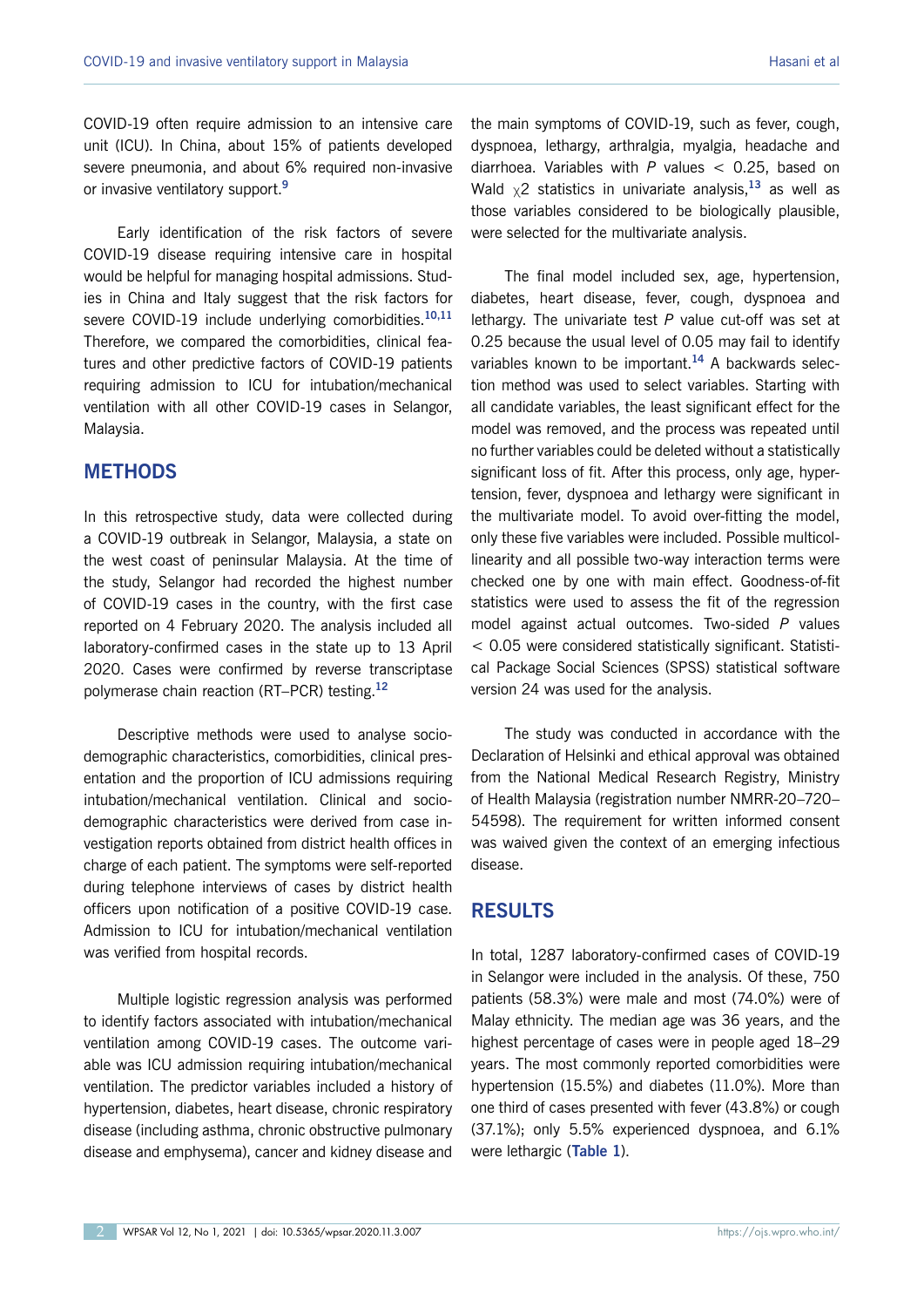## Table 1. **Socio-demographic characteristics, comorbidity and clinical presentation of COVID-19 positive cases in Selangor (***n* **= 1287)**

| <b>Characteristic</b>                      | <b>COVID-19-positive</b><br>cases |  |  |  |  |  |
|--------------------------------------------|-----------------------------------|--|--|--|--|--|
| Sex, n (%)                                 |                                   |  |  |  |  |  |
| Male                                       | 750 (58.3)                        |  |  |  |  |  |
| Female                                     | 537 (41.7)                        |  |  |  |  |  |
| Age (years)                                |                                   |  |  |  |  |  |
| Median (IQR)                               | 36.0 (30.0)                       |  |  |  |  |  |
| Mean (SD)                                  | 38.8 (18.2)                       |  |  |  |  |  |
| Age groups, $n$ $\left(\frac{9}{6}\right)$ |                                   |  |  |  |  |  |
| ~18                                        | 116(9.0)                          |  |  |  |  |  |
| $18 - 29$                                  | 366 (28.4)                        |  |  |  |  |  |
| $30 - 39$                                  | 239 (18.6)                        |  |  |  |  |  |
| $40 - 49$                                  | 151 (11.7)                        |  |  |  |  |  |
| $50 - 59$                                  | 214 (16.6)                        |  |  |  |  |  |
| ≥60                                        | 201 (15.6)                        |  |  |  |  |  |
| Ethnicity, n (%)                           |                                   |  |  |  |  |  |
| Malay                                      | 952 (74.0)                        |  |  |  |  |  |
| Chinese                                    | 118 (9.2)                         |  |  |  |  |  |
| Indian                                     | 43(3.3)                           |  |  |  |  |  |
| Other                                      | 174 (13.5)                        |  |  |  |  |  |
| Nationality, n (%)                         |                                   |  |  |  |  |  |
| Malaysian                                  | 1122 (87.2)                       |  |  |  |  |  |
| Non-Malaysian                              | 165 (12.8)                        |  |  |  |  |  |
| Comorbid conditions, n (%)                 |                                   |  |  |  |  |  |
| Hypertension                               | 200 (15.5)                        |  |  |  |  |  |
| <b>Diabetes</b>                            | 141 (11.0)                        |  |  |  |  |  |
| Heart disease or other problem             | 50(3.9)                           |  |  |  |  |  |
| Chronic respiratory disease                | 40(3.1)                           |  |  |  |  |  |
| Chronic kidney disease                     | 18(1.4)                           |  |  |  |  |  |
| Cancer                                     | 7(0.5)                            |  |  |  |  |  |
| <b>Current smoker</b>                      | 57 (4.4)                          |  |  |  |  |  |
| Symptoms, <i>n</i> (%)                     |                                   |  |  |  |  |  |
| Fever                                      | 564 (43.8)                        |  |  |  |  |  |
| Cough                                      | 477 (37.1)                        |  |  |  |  |  |
| Lethargy                                   | 78 (6.1)                          |  |  |  |  |  |
| Dyspnoea                                   | 71 (5.5)                          |  |  |  |  |  |
| Headache                                   | 71 (5.5)                          |  |  |  |  |  |
| Myalgia                                    | 53(4.1)                           |  |  |  |  |  |
| Diarrhoea                                  | 41 (3.3)                          |  |  |  |  |  |
| Arthralgia                                 | 31(2.4)                           |  |  |  |  |  |
| Hospital admission ( $n = 1156$ ), $n$ (%) |                                   |  |  |  |  |  |
| Intubated (invasive ventilator<br>support) | 25(2.2)                           |  |  |  |  |  |
| Not intubated                              | 1131 (97.9)                       |  |  |  |  |  |

Of the 1156 patients who were hospitalized, 25 (2.2%) were admitted to the ICU and required intubation/ mechanical ventilation. Of these 25 cases, 14 were aged ≥60 years, 17 had hypertension, 10 had diabetes, 22 presented with fever, 14 with cough, 10 with dyspnoea and 11 with lethargy (**Table 2**).

The final multivariate model demonstrated that the odds of COVID-19 cases that required intubation/ mechanical ventilation being older (≥60 years) were 4.2 times (aOR: 4.24, 95% CI: 1.59–11.34) higher than the odds of all other cases being older, after controlling for sex, comorbidities and presenting symptoms. COVID-19 cases that required intubation/mechanical ventilation also had 6.0 times higher odds of having underlying hypertension (aOR: 5.97, 95% CI: 2.27–15.72) and presenting with the symptoms of fever (aOR: 7.91, 95% CI: 2.18–28.73), dyspnoea (aOR: 8.47, 95% CI: 3.08–23.29) or lethargy (aOR: 7.57, 95% CI: 2.89–19.86), compared with the odds for these risk factors in all other cases (Table 3). When age was used as a continuous variable in the same regression model, every 1-year increase in age increased the odds of requiring intubation/mechanical ventilation by 8% (aOR: 1.08, 95% CI: 1.03–1.12).

Univariable analyses were also conducted for cancer, chronic kidney disease, current smoker, chronic respiratory disease and symptoms at presentation such as diarrhoea, arthralgia, myalgia and headache. The results are not presented in the table because the small sample sizes did not give meaningful ORs and CIs.

# **DISCUSSION**

In this study, the proportion of COVID-19 cases requiring intubation/mechanical ventilation in Selangor, Malaysia (2.2%) was similar to studies in China (2.3–3.0%)**10,15**  but lower than that in the United States of America (20.2–22.3%).**16,17** These differences may be due to differences in guidelines for intubation and mechanical ventilation as well as ICU bed capacity. We also found that underlying hypertension and diabetes were the most common comorbidities in all COVID-19 cases, consistent with the findings in Wuhan**<sup>18</sup>** and in a meta-analysis of the prevalence of comorbidities in COVID-19 patients.**<sup>19</sup>**Bornstein et al.**<sup>20</sup>** reported that hypertension and type-II diabetes were the most common comorbidities in infected COVID-19 patients,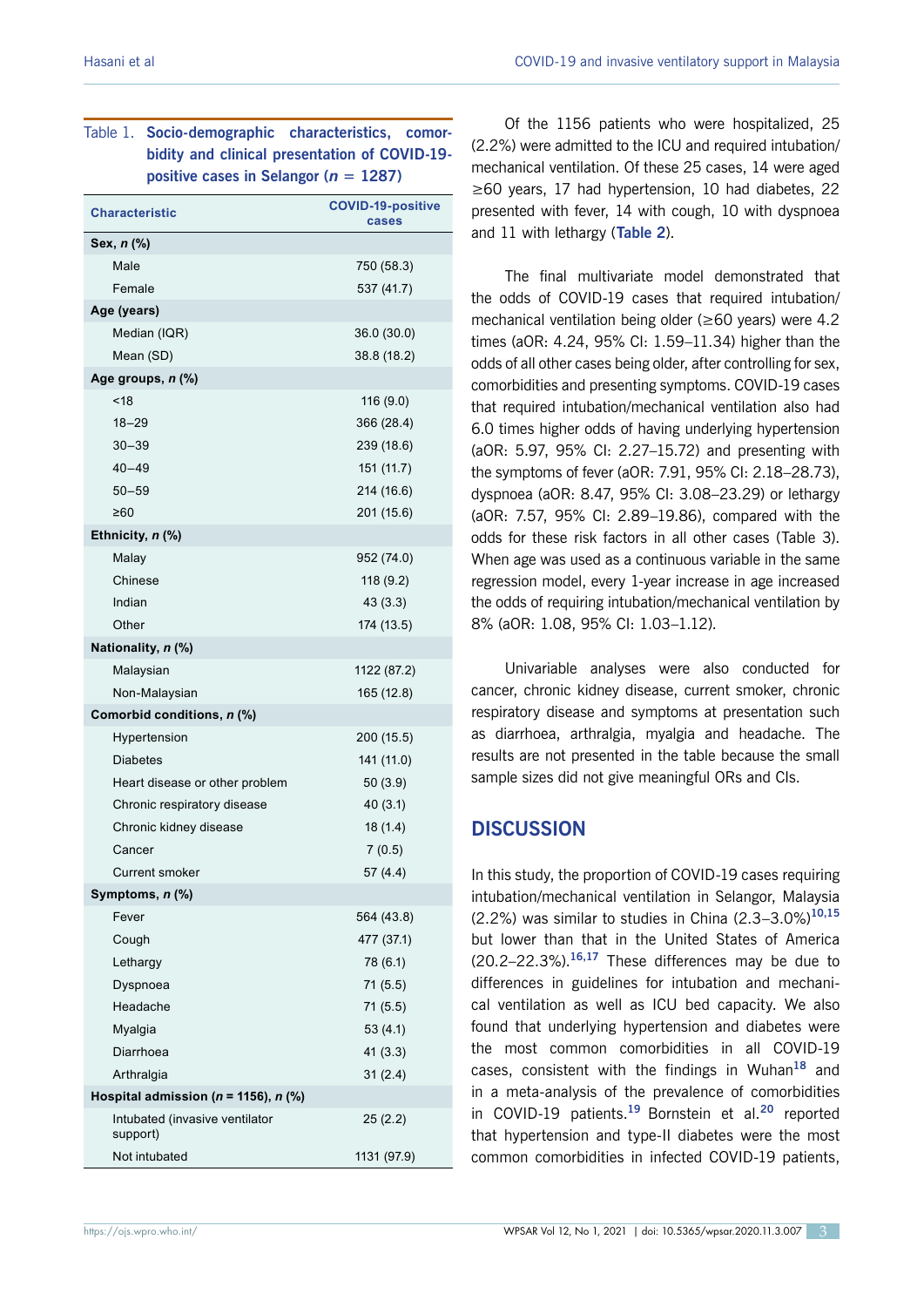| <b>Variables</b>            | Intubated (invasive mechanical ventilation)<br>$(n = 25)$ | <b>Not intubated</b><br>$(n = 1262)$ |
|-----------------------------|-----------------------------------------------------------|--------------------------------------|
| Sex, n (%)                  |                                                           |                                      |
| Male                        | 18 (72.9)                                                 | 732 (58.0)                           |
| Female                      | 7(28.0)                                                   | 530 (42.0)                           |
| Age group, n (%)            |                                                           |                                      |
| <60                         | 11(44.0)                                                  | 1075 (85.2)                          |
| $\geq 60$                   | 14(56.0)                                                  | 187 (14.8)                           |
| Comorbid conditions, n (%)  |                                                           |                                      |
| Hypertension                | 17(68.0)                                                  | 183 (14.5)                           |
| <b>Diabetes</b>             | 10(40.0)                                                  | 131 (10.4)                           |
| Heart disease               | 4(16.0)                                                   | 46 (3.6)                             |
| Chronic respiratory disease | 0(0.0)                                                    | 40(3.2)                              |
| Chronic kidney disease      | 3(12.0)                                                   | 15(1.2)                              |
| Cancer                      | 0(0.0)                                                    | 7(0.6)                               |
| Current smoker              | 1(4.0)                                                    | 56 (4.4)                             |
| Symptoms, n (%)             |                                                           |                                      |
| Fever                       | 22(88.0)                                                  | 542 (42.9)                           |
| Cough                       | 14(56.0)                                                  | 463 (36.7)                           |
| Lethargy                    | 11(44.0)                                                  | 67(5.3)                              |
| Dyspnoea                    | 10(40.0)                                                  | 61(4.8)                              |
| Diarrhoea                   | 3(12.0)                                                   | 38(3.0)                              |
| Arthralgia                  | 1(4.0)                                                    | 30(2.4)                              |
| Myalgia                     | 1(4.0)                                                    | 52(4.1)                              |
| Headache                    | 0(0.0)                                                    | 71 (5.6)                             |

|  | Table 2. Numbers of intubated cases of COVID-19 by socio-demographic, NCD comorbidity and clinical presentation |  |  |  |  |
|--|-----------------------------------------------------------------------------------------------------------------|--|--|--|--|
|--|-----------------------------------------------------------------------------------------------------------------|--|--|--|--|

due to metabolic inflammation caused by the infection, which compromises the immune system. Diabetes and hypertension were also reported as the most common comorbidities with other coronaviruses, such as SARS-CoV and MERS-CoV.**<sup>21</sup>**

Older age and underlying comorbidities are predictors of severe outcomes in viral infections generally,**22,23** and we found that the proportion of COVID-19 patients who required intubation/mechanical ventilation increased with age. The regression model showed that the odds of requiring intubation/mechanical ventilation was 4.2 times higher for adults aged ≥60 years after controlling for comorbidities and presenting symptoms. As in other studies, the risk for a severe outcome is higher for older people. Data from China indicate that older adults with severe underlying health conditions are at higher risk for severe COVID-19-associated illness and death.**<sup>24</sup>** Reports from Italy also suggested that the risk factors for severe disease include older age and the presence of at least one underlying health condition among COVID-19 cases.**<sup>11</sup>**

Preliminary findings from the United States of America suggested that people with underlying health conditions are at higher risk for severe disease from COVID-19.**<sup>25</sup>** A study in China showed that almost 70% of COVID-19 patients who were admitted to an ICU had comorbidities.**<sup>26</sup>** Our study shows that COVID-19 patients with underlying hypertension contributed to a high percentage of ICU admissions requiring intubation/ mechanical ventilation. Cases that required intubation/ mechanical ventilation also had six times the odds of having underlying hypertension after adjustment for age, other comorbidities and clinical presentation. Hypertension was the most common comorbidity that predicted a poor prognosis in patients with COVID-19. In a systematic review and meta-analysis by Yang et al.,**<sup>26</sup>** the pooled odds of hypertension in patients with severe, as compared with non-severe disease, was 2.36 (95% CI: 1.46–3.83).

Other than age and underlying hypertension, the presenting symptoms of COVID-19 infection also predict a severe outcome. As in other studies, the most common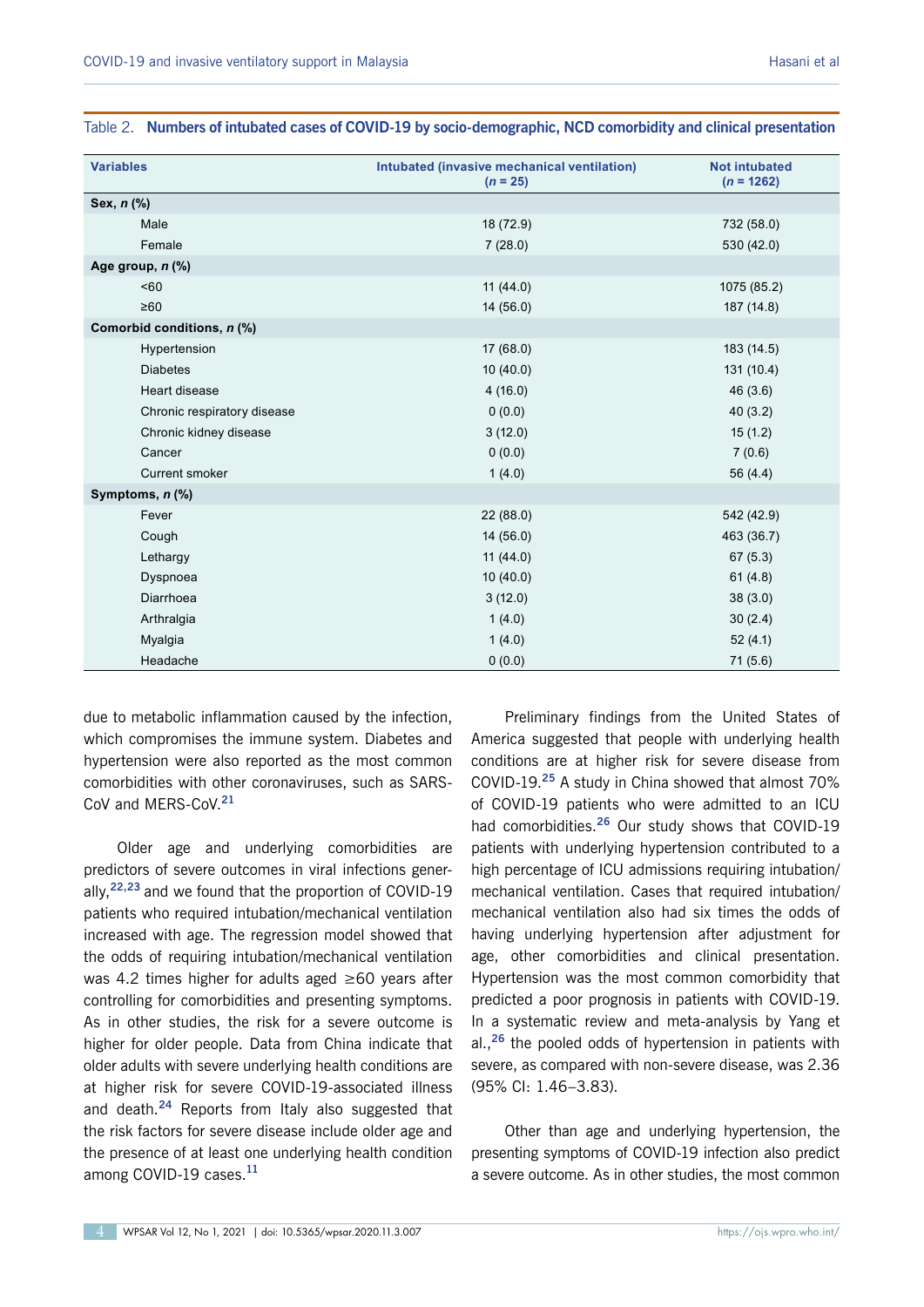| <b>Risk factor</b>              | <b>Simple logistic regression</b> |                                     |              | <b>Multiple logistic regression</b> |                       |                |
|---------------------------------|-----------------------------------|-------------------------------------|--------------|-------------------------------------|-----------------------|----------------|
|                                 | $\boldsymbol{b}$                  | Crude OR (95% CI)                   | $\mathsf{P}$ | $\mathbf b$                         | Adjusted OR* (95% CI) | $\overline{P}$ |
| Sex                             |                                   |                                     |              |                                     |                       |                |
| Male<br>Female                  | $-0.62$                           | $\mathbf{1}$<br>$0.54(0.22 - 1.30)$ | 0.166        |                                     |                       |                |
| Age group (years)               |                                   |                                     |              |                                     |                       |                |
| ~160                            |                                   | $\mathbf{1}$                        |              |                                     |                       |                |
| $\geq 60$                       | 1.99                              | 7.32 (3.27-16.36)                   | < 0.001      | 1.45                                | 4.24 (1.59-11.34)     | 0.004          |
| Hypertension                    |                                   |                                     |              |                                     |                       |                |
| No                              |                                   | $\mathbf{1}$                        |              |                                     | 1                     |                |
| Yes                             | 2.53                              | 12.53 (5.33-29.46)                  | < 0.001      | 1.79                                | 5.97 (2.27-15.72)     | < 0.001        |
| <b>Diabetes</b>                 |                                   |                                     |              |                                     |                       |                |
| <b>No</b>                       |                                   | 1                                   |              |                                     | 1                     |                |
| Yes                             | 1.75                              | $5.76(2.53 - 13.07)$                | < 0.001      |                                     |                       |                |
| <b>Heart disease</b>            |                                   |                                     |              |                                     |                       |                |
| <b>No</b>                       |                                   | $\mathbf{1}$                        |              |                                     | $\mathbf{1}$          |                |
| Yes                             | 1.62                              | $5.04(1.66 - 15.26)$                | 0.004        |                                     |                       |                |
| Fever at presentation           |                                   |                                     |              |                                     |                       |                |
| <b>No</b><br>Yes                | 2.28                              | 1<br>9.74 (2.90-32.72)              | < 0.001      | 2.07                                | 7.91 (2.18-28.73)     | 0.002          |
| <b>Cough at presentation</b>    |                                   |                                     |              |                                     |                       |                |
| <b>No</b>                       |                                   | $\mathbf{1}$                        |              |                                     | $\mathbf{1}$          |                |
| Yes                             | 0.787                             | $2.20(0.99 - 4.88)$                 | 0.053        |                                     |                       |                |
| <b>Dyspnoea at presentation</b> |                                   |                                     |              |                                     |                       |                |
| <b>No</b>                       |                                   | $\mathbf{1}$                        |              |                                     | $\mathbf{1}$          |                |
| Yes                             | 2.58                              | 13.13 (5.66-30.42)                  | < 0.001      | 2.14                                | 8.47 (3.08-23.29)     | < 0.001        |
| Lethargy at presentation        |                                   |                                     |              |                                     |                       |                |
| <b>No</b>                       |                                   | $\mathbf{1}$                        |              |                                     |                       |                |
| Yes                             | 2.64                              | 14.01 (6.13-32.05)                  | < 0.001      | 2.03                                | 7.57 (2.89-19.86)     | < 0.001        |

## Table 3. **Factors associated with intubation among positive COVID-19 cases in a binary logistic regression model**   $(n = 1287)$

\* Backwards multiple logistic regression was applied. Multicollinearity and interactions were checked and not found. Hosmer Lameshow test *P* = 0.808, classification table (overall correctly classified percentage =  $98.0\%$ ) and area under ROC curve =  $94.3\%$  were used to check model fitness

Univariable analyses were also conducted for cancer, chronic kidney disease, current smoker, chronic respiratory disease and symptoms at presentation such as diarrhoea, arthralgia, myalgia and headache. The results are not presented in the table because small cell sizes did not give meaningful ORs and CIs.

presenting symptoms in this study were fever, cough, dyspnoea and lethargy.**10,15,18,28,29** Our findings indicate that symptomatic COVID-19 patients with fever, dyspnoea and lethargy have a strong, significant risk for intubation/ mechanical ventilation. Li et al.**<sup>30</sup>** demonstrated significant differences in clinical symptoms and computed tomography scan manifestation between patients with or without severe or critical COVID-19 after control for age and comorbidities. This finding is important for clinicians in stratifying risk for their patients according to presenting symptoms. Although dyspnoea is a known risk factor for intubation/mechanical ventilation, patients presenting with fever or lethargy should also be closely monitored.

Our study has some notable limitations. First, the number of cases requiring intubation/mechanical ventilation was small at 25 cases (2.2%). Furthermore, the data

were derived from a report from a single state in Malaysia and may not represent the national population. Data on ICU admissions, comorbidities and outcomes were missing for <20% of patients. Despite these limitations, our results are consistent with previous studies of COVID-19 cases.

# **CONCLUSION**

COVID-19 cases that were intubated and ventilated had higher odds of being aged ≥60 years, having hypertension and presenting with fever, dyspnoea or lethargy compared with all other COVID-19 cases. Older people and those with comorbidities such as hypertension should be prioritised for hospital care as they are more vulnerable to severe disease and progression when infected with SARS-CoV-2.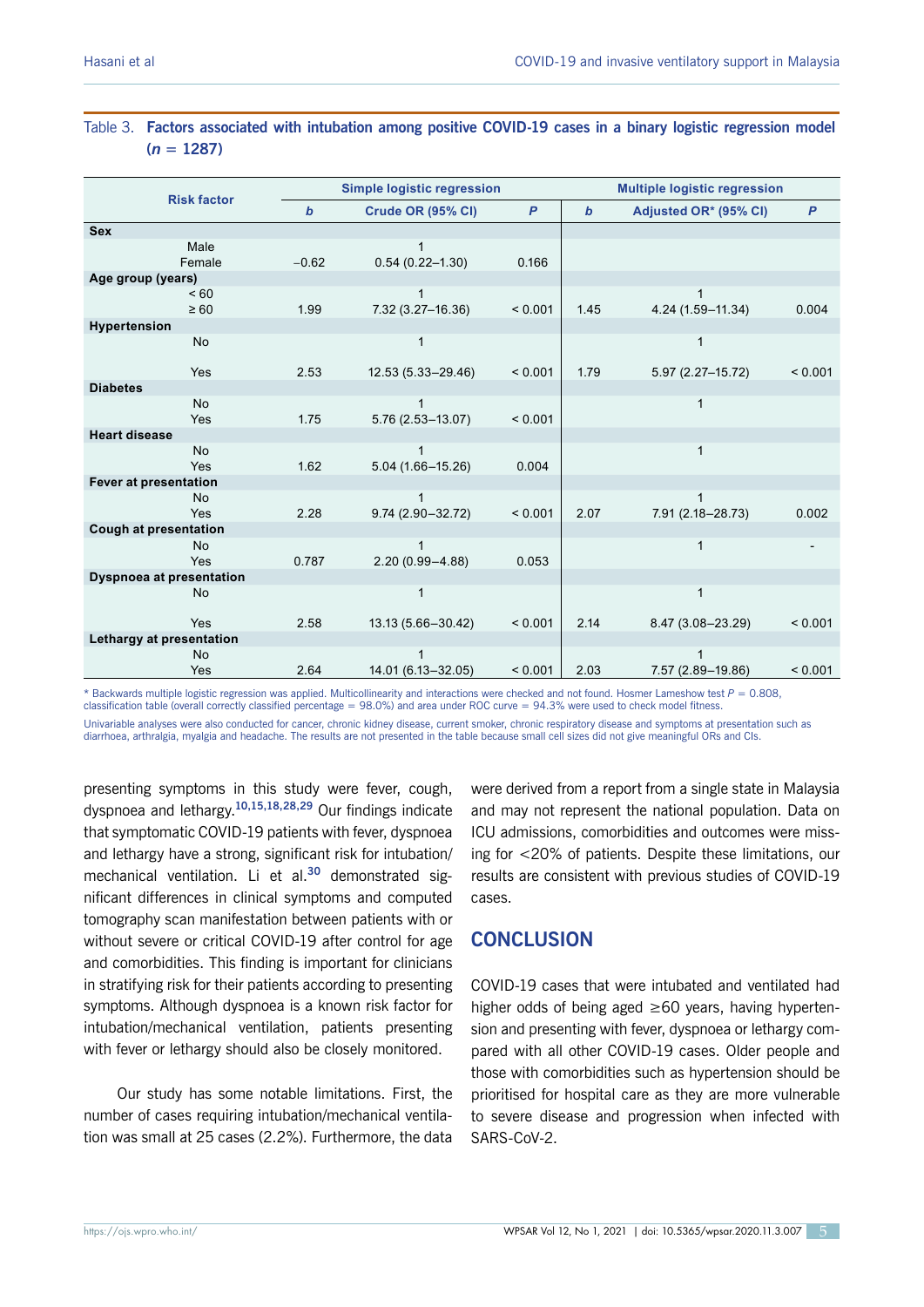#### *Acknowledgements*

We thank the Director-General of Health Malaysia for his permission to publish this article. We also thank the Selangor State Health Office and all the district health offices in Selangor for their cooperation and support for this study.

### *Conflict of interest*

None declared.

#### *Funding*

Ministry of Health Malaysia

#### **References**

- 1. Li Q, Guan X, Wu P, Wang X, Zhou L, Tong Y, et al. Early transmission dynamics in Wuhan, China, of novel coronavirus–infected pneumonia. N Engl J Med. 2020;382(13):1199–207.
- 2. Morens DM, Taubenberger JK. Influenza cataclysm, 1918. N Engl J Med. 2018;379(24):2285–7.
- 3. WHO announces COVID-19 outbreak a pandemic WHO Director-General's opening remarks at the media briefing on COV-ID-19 – 11 March 2020. Geneva: Wold Health Organization; 2020. Available from: https://www.who.int/director-general/ speeches/detail/who-director-general-s-opening-remarks-at-themedia-briefing-on-covid-19--11-march-2020, accessed 14 April 2020.
- 4. Coronavirus disease (COVID-19) pandemic: Coronavirus disease (COVID-19) outbreak situation. Geneva: World Health Organization; 2020. Available from: https://www.who.int/emergencies/diseases/novel-coronavirus-2019, accessed 14 April 2020.
- 5. Latest COVID-19 statistic in Malaysia by MOH as at 5:00 pm, April 14th. Kuala Lumpur: Ministry of Health Malaysia; 2020. Available from: https://www.moh.gov.my/index.php/pages/ view/2019-ncov-wuhan, accessed 14 April 2020.
- 6. Li B, Yang J, Zhao F, Zhi L, Wang X, Liu L, et al. Prevalence and impact of cardiovascular metabolic diseases on COVID-19 in China. Clin Res Cardiol. 2020;109(5):531–8.
- 7. Ruan Q, Yang K, Wang W, Jiang L, Song J. Clinical predictors of mortality due to COVID-19 based on an analysis of data of 150 patients from Wuhan, China. Intensive Care Med. 2020;46(5):1– 3.
- 8. Zhou F, Yu T, Du R, Fan G, Liu Y, Liu Z, et al. Clinical course and risk factors for mortality of adult inpatients with COV-ID-19 in Wuhan, China: a retrospective cohort study. Lancet. 2020;395(10229):1054–62.
- 9. Xie J, Tong Z, Guan X, Du B, Qiu H, Slutsky AS. Critical care crisis and some recommendations during the COVID-19 epidemic in China. Intensive Care Med. 2020;46(5):837–40.
- 10. Guan WJ, Ni ZY, Hu Y, Liang WH, Ou CQ, He JX, et al. Clinical characteristics of coronavirus disease 2019 in China. N Engl J Med. 2020;382(18):1708–20.
- 11. COVID-19 Surveillance Group. Characteristics of COVID-19 patients dying in Italy: report based on available data on March 20th, 2020. Rome: Instituto Superiore di Sanita; 2020.
- 12. Laboratory testing for coronavirus disease (COVID-19) in suspected human cases: interim guidance, 19 March 2020. Geneva: World Health Organization; 2020 (https://apps.who.int/ iris/handle/10665/331501).
- 13. Hosmer DW Jr, Lemeshow S, Sturdivant RX. Applied logistic regression. John Wiley & Sons; 2013. doi:10.1002/9781118548387
- 14 Mickey RM, Greenland S. The impact of confounder selection criteria on effect estimation. Am J Epidemiol. 1989;129(1):125– 37.
- 15. Yang W, Cao Q, Qin L, Wang X, Cheng Z, Pan A, et al. Clinical characteristics and imaging manifestations of the 2019 novel coronavirus disease (COVID-19): A multi-center study in Wenzhou city, Zhejiang, China. J Infect. 2020;80(4):388–93.
- 16. Richardson S, Hirsch JS, Narasimhan M, Crawford JM, McGinn T, Davidson KW, et al. Presenting characteristics, comorbidities, and outcomes among 5700 patients hospitalized with COVID-19 in the New York City area. JAMA. 2020;323(20):2052–9.
- 17. Petrilli CM, Jones SA, Yang J, Rajagopalan H, O'Donnell LF, Chernyak Y, et al. Factors associated with hospitalization and critical illness among 4,103 patients with COVID-19 disease in New York City. MedRxiv. 2020. Available from: https://www. medrxiv.org/content/10.1101/2020.04.08.20057794v1.
- 18. Huang C, Wang Y, Li X, Ren L, Zhao J, Hu Y, et al. Clinical features of patients infected with 2019 novel coronavirus in Wuhan, China. Lancet. 2020;395(10223):497–506.
- 19. Baradaran A, Ebrahimzadeh MH, Baradaran A, Kachooei AR. Prevalence of comorbidities in COVID-19 patients: a systematic review and meta-analysis. Arch Bone Jt Surg. 2020;8(Suppl 1):247–55.
- 20. Bornstein SR, Dalan R, Hopkins D, Mingrone G, Boehm BO. Endocrine and metabolic link to coronavirus infection. Nat Rev Endocrinol. 2020;16(6):297–8.
- 21. Yang JK, Feng Y, Yuan MY, Yuan SY, Fu HJ, Wu BY, et al. Plasma glucose levels and diabetes are independent predictors for mortality and morbidity in patients with SARS. Diabet Med. 2006;23(6):623–8.
- 22. McMichael TM, Currie DW, Clark S, Pogosjans S, Kay M, Schwartz NG, et al. Epidemiology of covid-19 in a long-term care facility in King County, Washington. N Engl J Med. 2020;382(21):2005– 11.
- 23. Koff WC, Williams MA. Covid-19 and immunity in aging populations – a new research agenda. N Engl J Med. 2020;383(9):804– 5.
- 24. Epidemiology Working Group for NCIP Epidemic Response, Chinese Centre for Disease Control and Prevention. The epidemiological characteristics of an outbreak of 2019 novel coronavirus diseases (COVID-19) in China. Zhonghua Liu Xing Bing Xue Za Zhi. 2020;41(2):145–51.